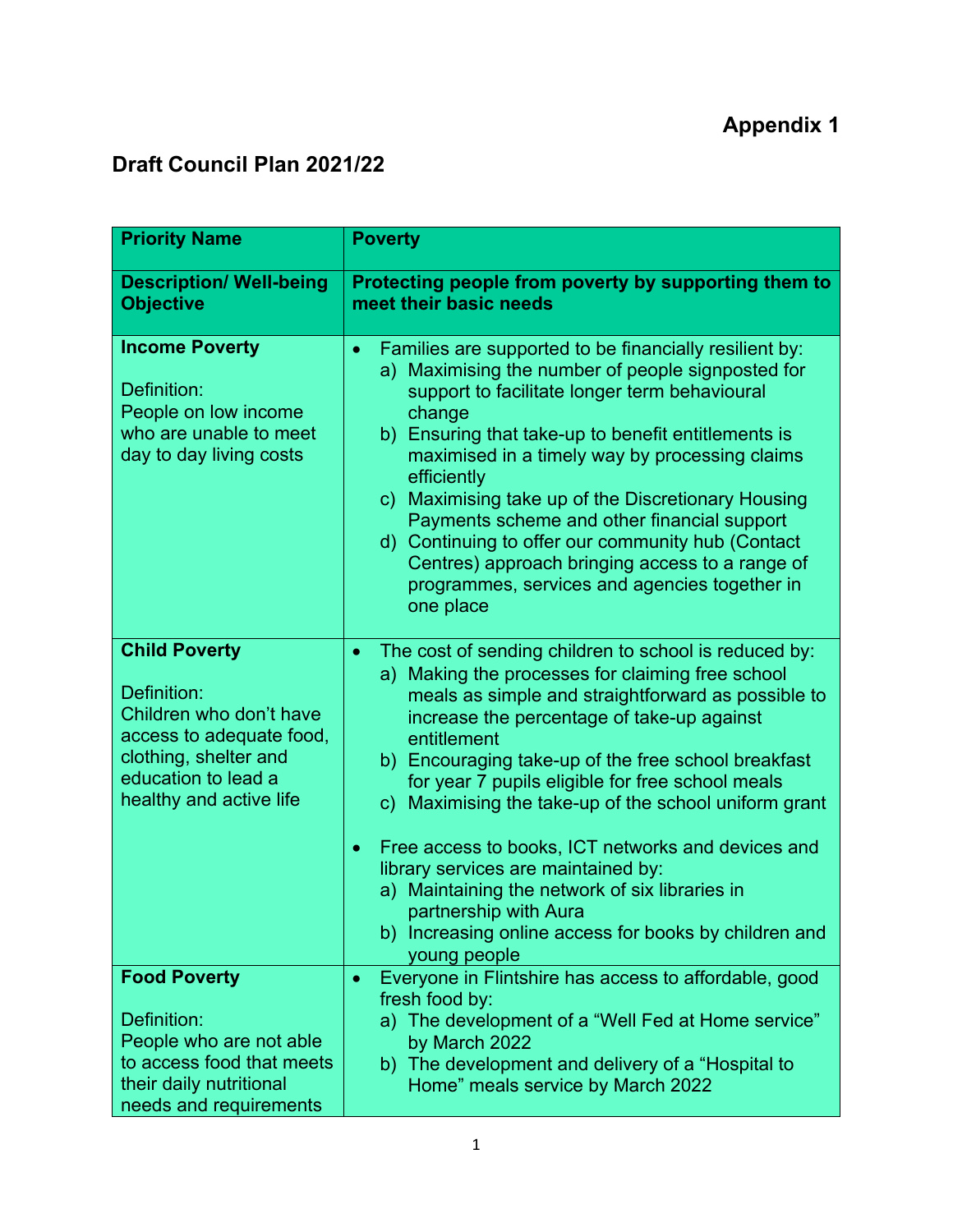|                                                                                                                                                                             | c) The introduction of a transported and delivered<br>food service "Mobile Meals" to those who are<br>vulnerable by March 2022                                                                                                                                                                                                                                                                                                                                                                                                                                       |
|-----------------------------------------------------------------------------------------------------------------------------------------------------------------------------|----------------------------------------------------------------------------------------------------------------------------------------------------------------------------------------------------------------------------------------------------------------------------------------------------------------------------------------------------------------------------------------------------------------------------------------------------------------------------------------------------------------------------------------------------------------------|
| <b>Fuel Poverty</b><br>Definition:<br><b>Households that have</b><br>higher than average fuel<br>costs and meeting those<br>costs will cause them to<br>experience poverty. | Reducing the risk of fuel poverty for residents<br>$\bullet$<br>by increasing the energy efficiency of all homes by<br>increasing the energy efficiency of homes<br>Engaging, supporting and referring vulnerable<br>$\bullet$<br>households to reduce fuel poverty and improve health<br>and wellbeing                                                                                                                                                                                                                                                              |
| <b>Digital Poverty</b><br>Definition:<br>Inability to interact fully in<br>a digital world                                                                                  | Support and enable access to the internet and devices<br>$\bullet$<br>to ensure people are not excluded from a digital world<br>by:<br>a) Supporting people to use appropriate digital<br>technology through the Digital Champions Scheme<br>b) Providing free of charge public access to the<br>internet at Connects Centres and Aura library services<br>c) Increasing uptake of access to devices through the<br><b>Aura Library Loan Scheme</b><br>d) Increasing take-up of 'Learn my Way' digital<br>learning opportunities supported by Aura by Autumn<br>2021 |
|                                                                                                                                                                             | Support people to access information digitally by:<br>$\bullet$<br>a) Providing access to council services on the<br>internet in a responsive way (information can be<br>accessed using different devices)<br>b) Promoting initiatives to help people to use digital<br>technology now and in the future.<br>c) Increasing access to information online to support<br>people to retain their digital skills<br>d) Promote the range of digital training and skill<br>development provided by Coleg Cambria                                                           |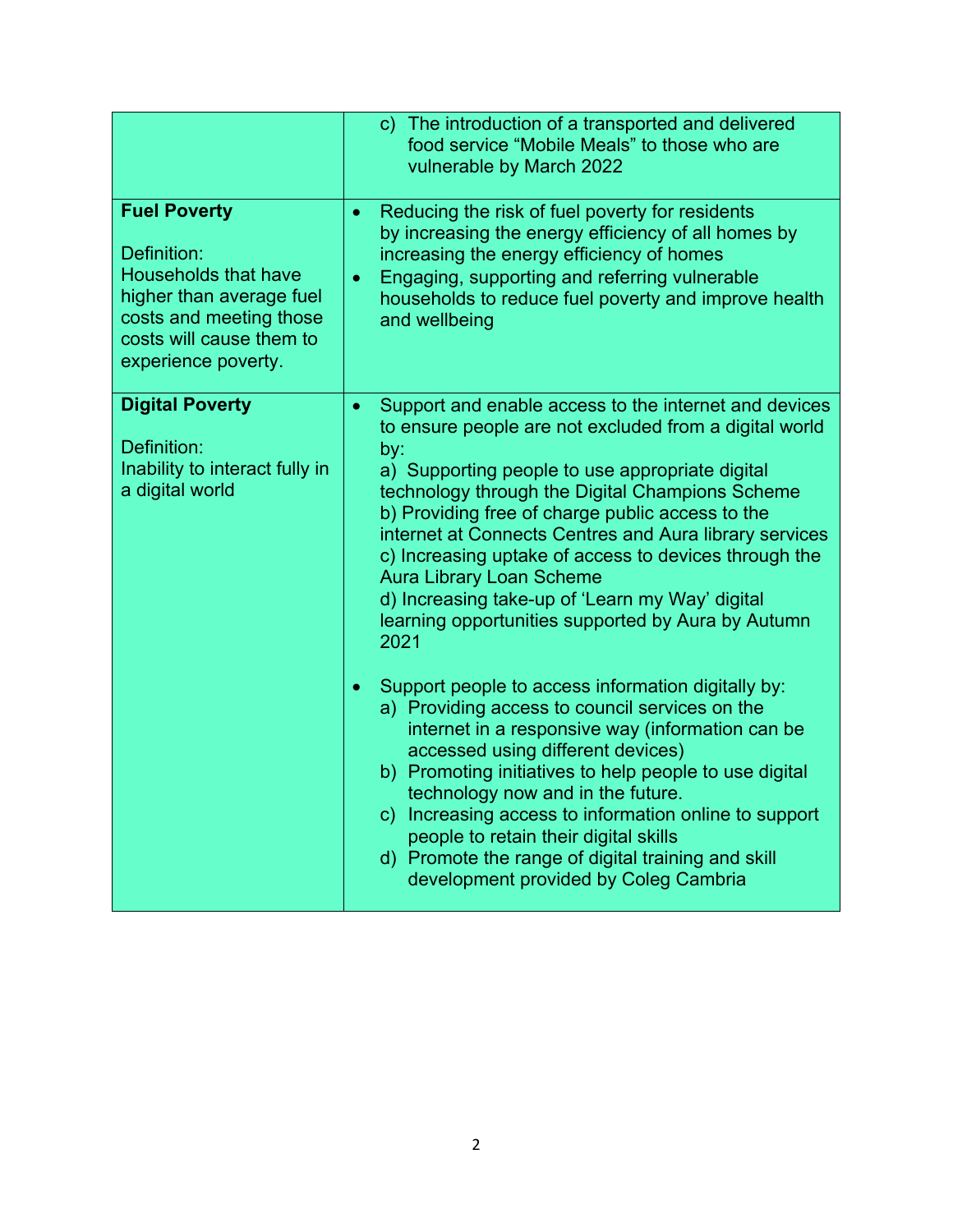| <b>Priority Name</b>                                                                                                                                                                              | <b>Affordable and Accessible Housing</b>                                                                                                                                                                                                                                                                                                                                                                                                                                                                                                                                                                                                                                                                                                                                                                                                                                        |
|---------------------------------------------------------------------------------------------------------------------------------------------------------------------------------------------------|---------------------------------------------------------------------------------------------------------------------------------------------------------------------------------------------------------------------------------------------------------------------------------------------------------------------------------------------------------------------------------------------------------------------------------------------------------------------------------------------------------------------------------------------------------------------------------------------------------------------------------------------------------------------------------------------------------------------------------------------------------------------------------------------------------------------------------------------------------------------------------|
| <b>Description/ Well-being</b><br><b>Objective</b>                                                                                                                                                | Housing in Flintshire meeting the needs of our residents<br>and supporting safer communities                                                                                                                                                                                                                                                                                                                                                                                                                                                                                                                                                                                                                                                                                                                                                                                    |
| <b>Housing support and</b><br>homeless prevention<br>Definition:<br>Offering support at the<br>right time, so people can<br>sustain their housing,<br>prevent homelessness<br>and live well       | Commission a wide range of housing related support<br>$\bullet$<br>that meets the needs of the people of Flintshire<br>Promoting housing support and homeless prevention<br>$\bullet$<br>services with our residents and partners<br>Ensure there is a multi-agency partnership approach<br>$\bullet$<br>to homeless prevention and develop a culture where<br>homelessness is "everyone's business"<br>When homelessness does occur, ensure that it is rare,<br>$\bullet$<br>brief and non-recurring<br>Develop and extend our Housing First and Rapid<br>$\bullet$<br>Rehousing approaches for those who do experience<br>homelessness<br>Remodel the "emergency beds" Homeless Hub<br>$\bullet$<br>accommodation offer and service delivery<br>Explore opportunities to develop a young person's<br>$\bullet$<br>homeless hub offering accommodation and support<br>services |
| <b>Housing Needs and</b><br><b>Housing Options</b><br>Definition:<br><b>Empowering people to</b><br>explore their housing<br>options so they can<br>access the right homes to<br>meet their needs | Promote the Single Access Route to Housing<br>$\bullet$<br>(SARTH), Common Housing Register, Affordable<br>Housing Register and Housing Support Gateway<br>within the community and with professionals<br>Develop self-service approaches that enable people to<br>$\bullet$<br>identify their own housing options through online<br>support<br>Pilot a risk assessment process to identify pre tenancy<br>$\bullet$<br>support needs to reduce risk of tenancy failure<br>Review our sheltered housing stock to ensure that it<br>$\bullet$<br>continues to meet the need and aspirations of current<br>and prospective tenants<br>Explore opportunities to develop a young person's<br>homeless hub offering accommodation and support<br>services                                                                                                                            |
| <b>Social Housing</b><br>Definition:<br><b>Working with housing</b><br>partners to develop and<br>invest in affordable<br>housing, with modern<br>methods of construction,                        | Working with housing association partners to build<br>$\bullet$<br>142 new social housing properties and 32 additional<br>affordable properties<br>Increasing Flintshire Council's housing portfolio by<br>$\bullet$<br>building 50 social housing properties and 50<br>affordable properties for North East Wales (NEW)<br><b>Homes</b>                                                                                                                                                                                                                                                                                                                                                                                                                                                                                                                                        |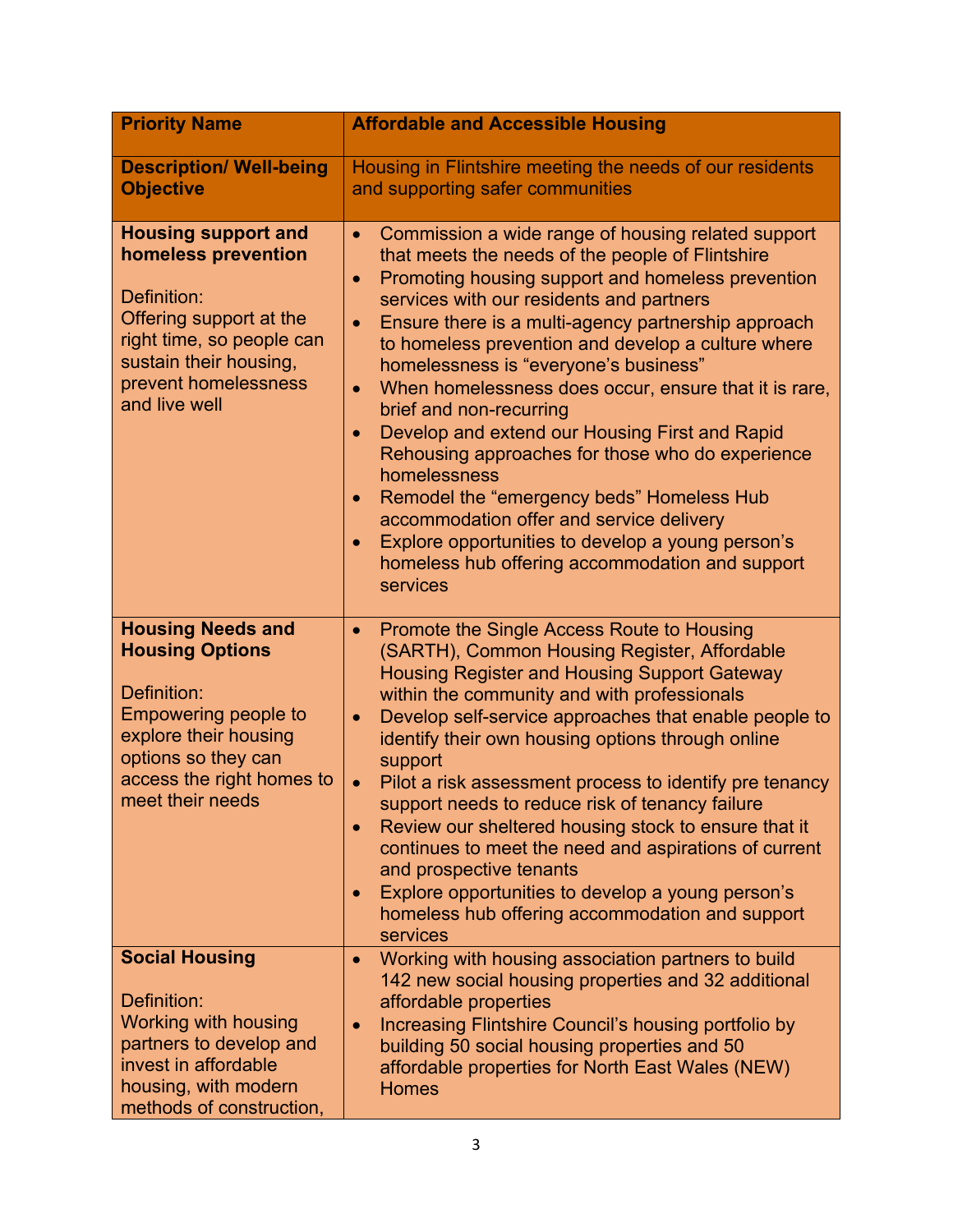| and a commitment<br>towards carbon neutral<br><b>Poverty</b><br><b>Green and Environment</b>                                                                                                                    | Ensure that Flintshire Council housing stock meets the<br><b>Welsh Housing Quality Standard and achieves a</b><br>minimum SAP energy efficiency rating of 65 Link<br>Develop plans for the de-carbonisation of Flintshire<br>$\bullet$<br><b>Council homes in line with Welsh Government</b><br>guidance to ensure their thermal efficiency is<br>optimized and the cost of heating homes are<br>minimized Link Link<br>Working with residents to ensure our communities are<br>$\bullet$<br>well managed, safe, and sustainable places to live<br><b>LINK</b><br>Supporting our tenants to access technology and<br>$\bullet$<br>create sustainable digital communities<br>Listening to our tenants and working with them to<br>$\bullet$<br>improve our services, homes and communities |
|-----------------------------------------------------------------------------------------------------------------------------------------------------------------------------------------------------------------|-------------------------------------------------------------------------------------------------------------------------------------------------------------------------------------------------------------------------------------------------------------------------------------------------------------------------------------------------------------------------------------------------------------------------------------------------------------------------------------------------------------------------------------------------------------------------------------------------------------------------------------------------------------------------------------------------------------------------------------------------------------------------------------------|
| <b>Private Rented Sector</b><br>Definition:<br>Supporting the private<br>sector to raise standards<br>in the management and<br>condition of housing and<br>promote tenancy<br>sustainment in our<br>communities | Engaging with private sector tenants, giving them a<br>$\bullet$<br>voice and responding to their needs<br>Working in partnership with landlords and private<br>sector agents to better understand their needs<br>Develop a "landlord offer" that encourages landlords<br>$\bullet$<br>to work with the Council to raise standards of property<br>management and condition of homes where needed<br>Improve access to private sector properties for those<br>$\bullet$<br>who are homeless, at risk of homeless and in housing<br>need<br>Map all Houses of Multiple Occupation (HMO's)<br>$\bullet$<br>across Flintshire to ensure legal minimum housing<br>standards are met and to improve residents' quality of<br>life                                                               |
| <b>Empty Properties</b><br>Definition:<br><b>Bringing empty homes</b><br>back into use to enhance<br>the local housing market<br>and improve our local<br>communities<br><b>Economy</b>                         | Bring empty homes back into use thorough the Empty<br><b>Homes Loan</b><br>Explore opportunities to develop a project<br>$\bullet$<br>management service for non commercial landlords to<br>encourage take up of the Empty Home Loan Scheme<br>Target problem empty homes in our communities and<br>$\bullet$<br>use enforcement powers where appropriate to<br>improve our communities and increase housing supply<br>Explore opportunities to maximise housing and<br>$\bullet$<br>revitalize our towns through the redevelopment of the<br><b>High Street Link</b>                                                                                                                                                                                                                     |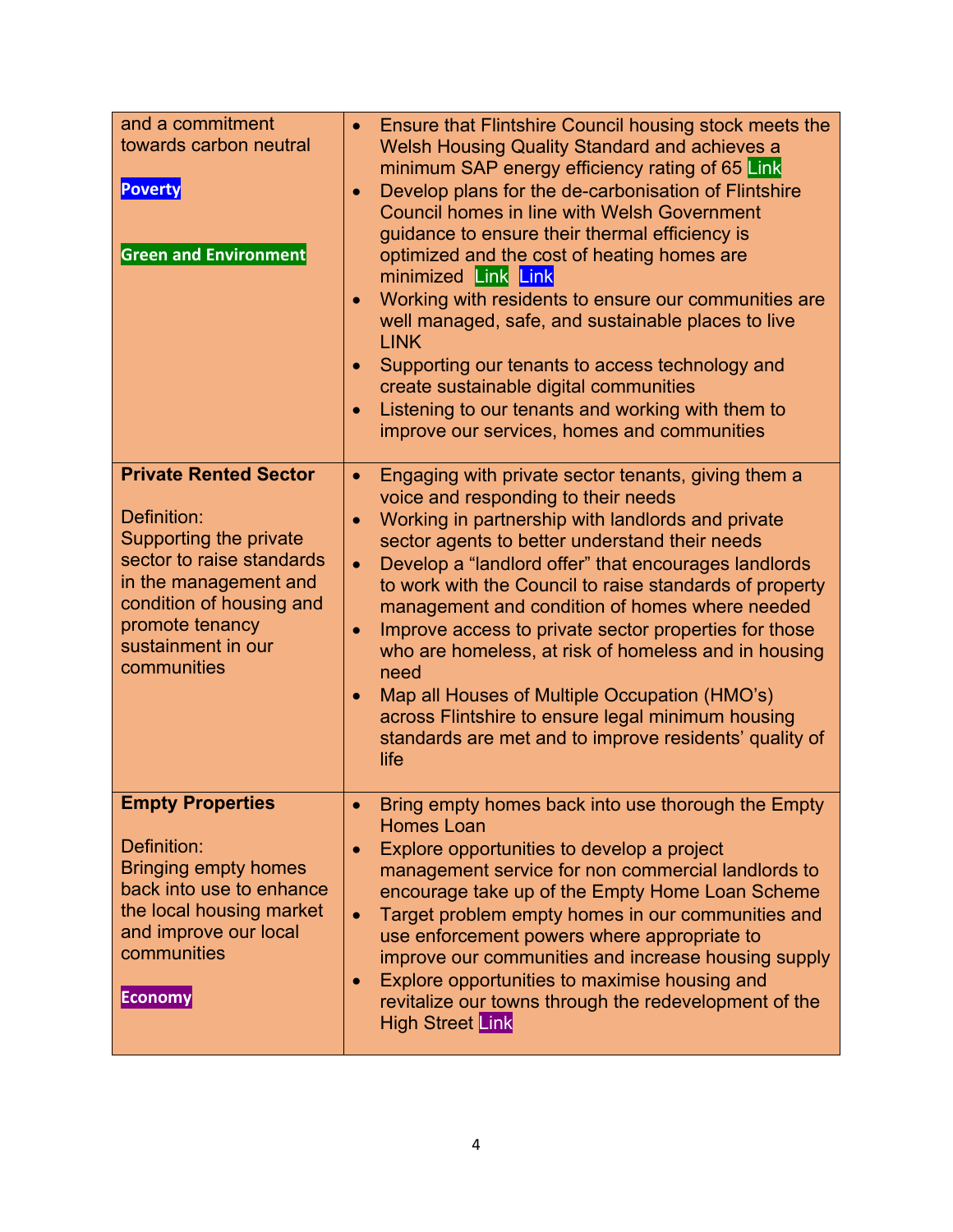| <b>Priority Name</b>                                                                                                                                                                                                        | <b>Green Society and Environment</b>                                                                                                                                                                                                                                                                                                                                                                                                                                                                                                                                                                                                                                                          |
|-----------------------------------------------------------------------------------------------------------------------------------------------------------------------------------------------------------------------------|-----------------------------------------------------------------------------------------------------------------------------------------------------------------------------------------------------------------------------------------------------------------------------------------------------------------------------------------------------------------------------------------------------------------------------------------------------------------------------------------------------------------------------------------------------------------------------------------------------------------------------------------------------------------------------------------------|
| <b>Description/ Well-being</b><br><b>Objective</b>                                                                                                                                                                          | Limiting the impact of the Council's services on the<br>natural environment and supporting the wider<br>communities of Flintshire to reduce their own carbon<br>footprint.                                                                                                                                                                                                                                                                                                                                                                                                                                                                                                                    |
| <b>Carbon Neutrality</b><br>Definition:<br>A net carbon zero<br>Council by 2030 and<br>supporting wider<br>decarbonisation actions<br>across the County,<br>making this central to<br>Covid-19 recovery                     | Governance structure (Carbon Programme Board) in<br>$\bullet$<br>place by 30 September 2021<br>Net carbon zero action plan developed and approved<br>$\bullet$<br>by 31 March 2022<br>Gather information on annual Council greenhouse gas<br>$\bullet$<br>emissions to submit to Welsh Government and the<br>Carbon Programme Board by 30 June each year<br>Review of procurement policy to reduce greenhouse<br>gas emissions from suppliers agreed by 31 March<br>2022<br>Develop a policy for sustainable and long term energy<br>$\bullet$<br>usage in capital projects where this can be achieved                                                                                        |
| <b>Fleet Strategy</b><br>Definition:<br><b>Reducing the</b><br>environmental impact of<br>our fleet by maximising<br>the opportunities to utilise<br>sustainable forms of<br>transport across the<br><b>Council's fleet</b> | Journey Management and driver training: Ensure that<br>$\bullet$<br>all business journeys are subject to proper planning,<br>and avoided wherever possible to minimise<br>unnecessary mileage and environmental impact<br>through use of remote meetings, home working, route<br>optimisation, control of vehicle logs, capture corporate<br>mileage figures etc.<br>Reduced 'grey' mileage through continued use of<br>$\bullet$<br>virtual meeting attendance and reduction in<br>unnecessary journeys through the adoption of new<br>ways of working<br>Conversion of authority's fleet to electric and<br>alternative fuels (hydrogen etc) where technically and<br>economically feasible |
| <b>Green Environment</b><br><b>Definition:</b><br>The promotion, good<br>management and<br>protection of our green<br>spaces to deliver multiple<br>benefits to the<br>environment and our<br>residents and visitors        | Delivery of the Urban Tree and Woodland Plan<br>$\bullet$<br>Enhancement of the natural environment through the<br>$\bullet$<br>delivery of the Section 6 Environment Act Wales<br>biodiversity duty<br>Develop a strategy to improve biodiversity and carbon<br>$\bullet$<br>sequestration on the agricultural estate by 31<br>December 2021                                                                                                                                                                                                                                                                                                                                                 |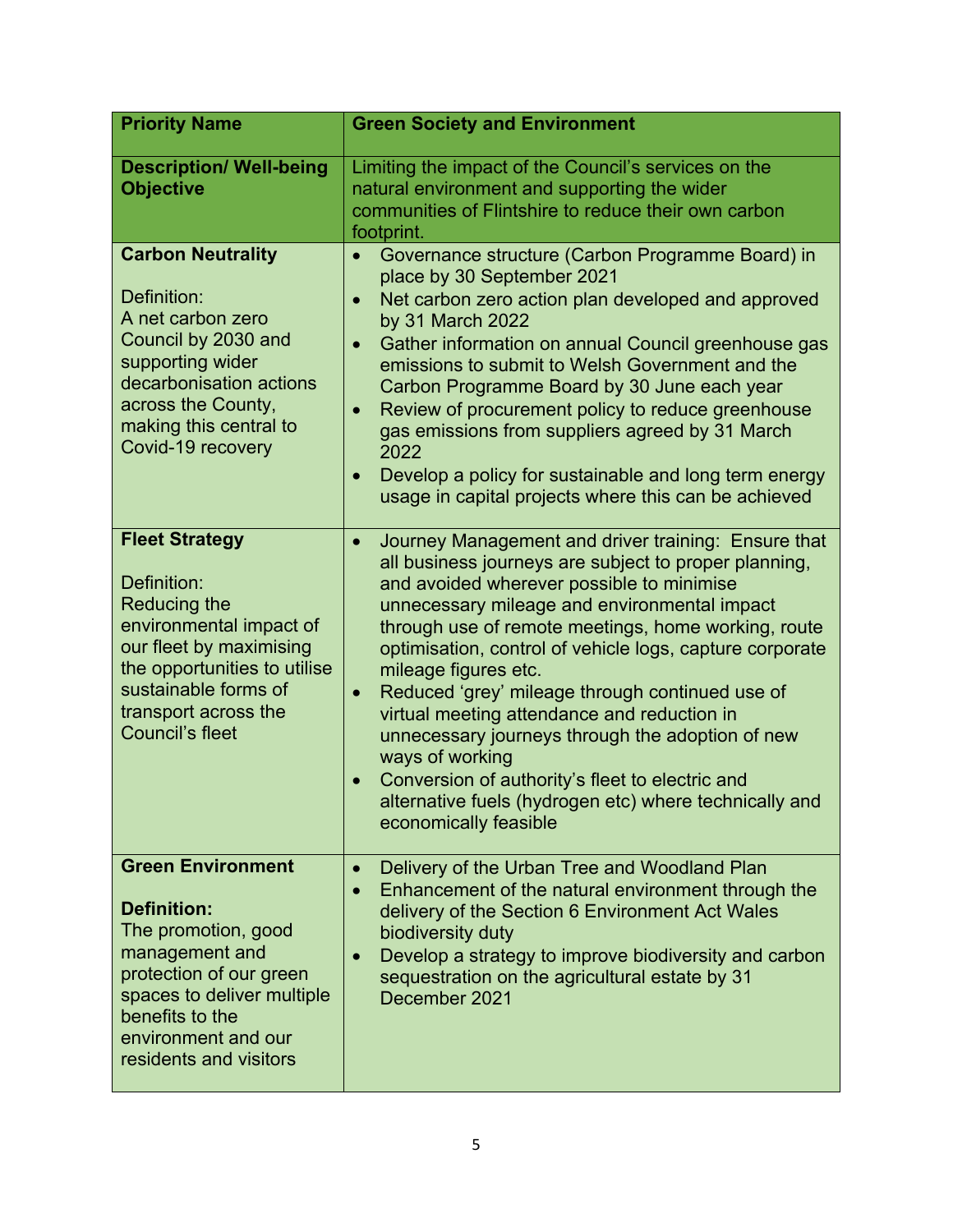| <b>Renewable Energy</b><br>Definition:<br>The promotion and<br>support of renewable<br>energy opportunities<br>across the Council Estate<br>and wider communities.                                                                                        | Assess feasibility of renewable energy and land<br>$\bullet$<br>assets and link to wider carbon ambitions by 30<br>September 2021<br>Determine appropriate investment strategy for future<br>$\bullet$<br>renewable energy developments by 31 March 2022                                                                                                                                                                                                                                                                                                                                                                                                                                                                                                                                                                                                                                                                                                                                                                                                                                                                                                                                                     |
|-----------------------------------------------------------------------------------------------------------------------------------------------------------------------------------------------------------------------------------------------------------|--------------------------------------------------------------------------------------------------------------------------------------------------------------------------------------------------------------------------------------------------------------------------------------------------------------------------------------------------------------------------------------------------------------------------------------------------------------------------------------------------------------------------------------------------------------------------------------------------------------------------------------------------------------------------------------------------------------------------------------------------------------------------------------------------------------------------------------------------------------------------------------------------------------------------------------------------------------------------------------------------------------------------------------------------------------------------------------------------------------------------------------------------------------------------------------------------------------|
| <b>Active and Sustainable</b><br><b>Travel Options</b><br>Definition:<br>Provide opportunities for<br>increasing levels of<br>walking and cycling<br>(active travel) and enable<br>access to other<br>alternative and<br>sustainable methods of<br>travel | Promote the use of public transport through the further<br>$\bullet$<br>development of the Council's core bus network<br>Promote active travel and further develop the<br>Council's cycleway network<br>Promotion of multi modal transport journeys and the<br>$\bullet$<br>development of strategic transport hubs<br>Development of the County's electric car charging<br>$\bullet$<br>network<br>Development of the Council's walking and cycling<br>$\bullet$<br>network                                                                                                                                                                                                                                                                                                                                                                                                                                                                                                                                                                                                                                                                                                                                 |
| <b>Circular Economy</b><br>Definition:<br>Support and promote the<br><b>Welsh Government's</b><br>strategy to create a<br>sustainable, circular<br>economy in Flintshire                                                                                  | Achievement of Welsh Government recycling targets<br>$\bullet$<br>Development and extension of the Standard Yard<br>Waste & Recycling Transfer Station by investing in<br>infrastructure to enable future growth and capacity in<br>terms of increasing the volume and quality of<br>recyclable materials processed and reducing material<br>contamination, thereby maximising potential income<br>for recyclable materials for the Authority<br>Development and extension of the Greenfield<br>$\bullet$<br><b>Composting Facility and Waste Transfer Station to</b><br>future proof the site for increased garden waste<br>tonnages and explore the potential to offer the facility<br>as a regional garden waste composting solution and<br>re-use collection point from our Household Recycling<br><b>Centres</b><br>Support and promote the development of Re-Use and<br>Repair Cafés within the County and encourage<br>charities to adopt our Household Recycling Centres in<br>order to re-use and recover products and materials<br>Through partnership working, actively support and<br>$\bullet$<br>engage with community led groups by developing<br>initiatives such as plastic free/zero waste |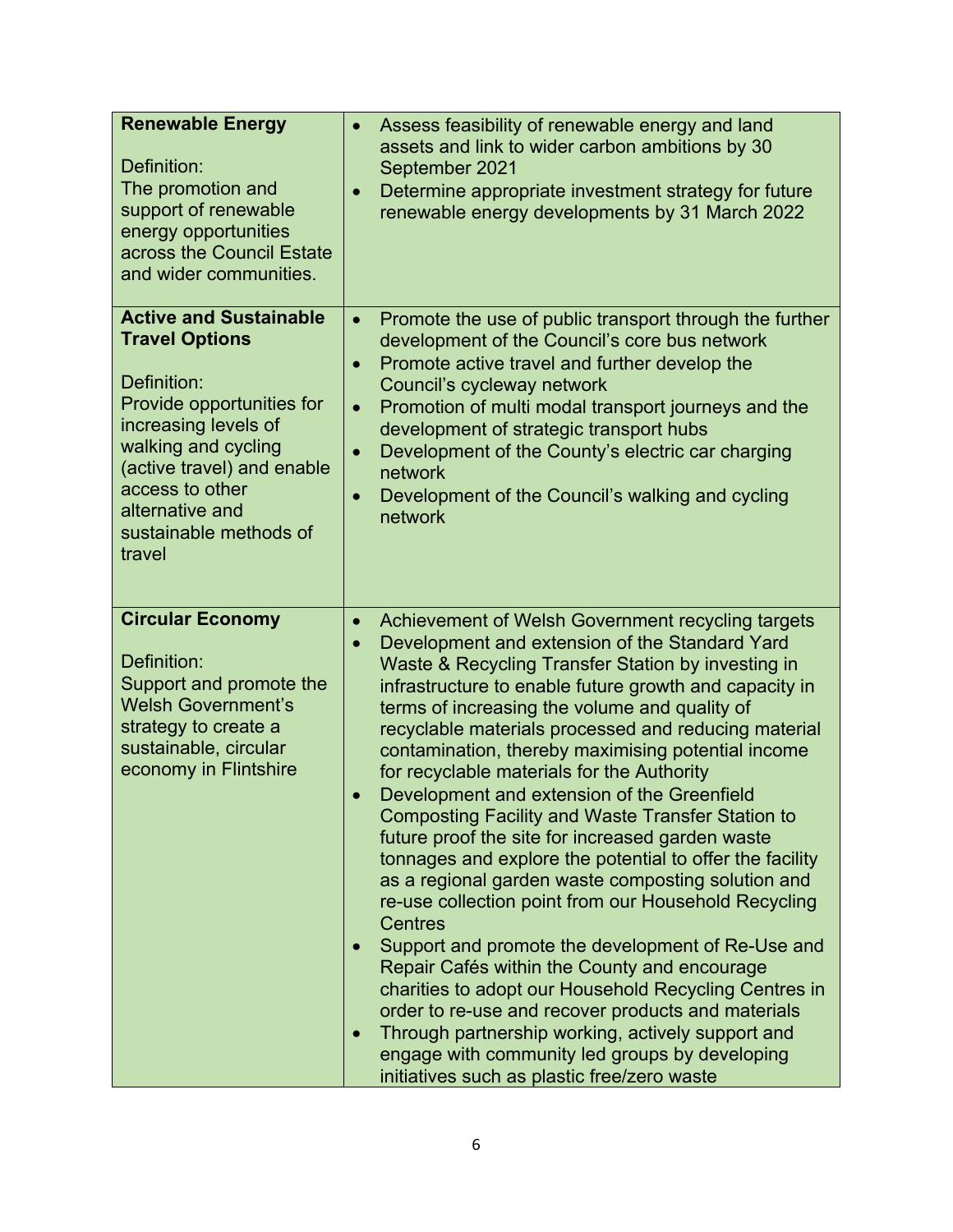| <b>Priority Name</b>                                                                                                                                             | <b>Economy</b>                                                                                                                                                                                                                                                                                                                                                                                                                                                                                                                                                                                                                                                                                             |
|------------------------------------------------------------------------------------------------------------------------------------------------------------------|------------------------------------------------------------------------------------------------------------------------------------------------------------------------------------------------------------------------------------------------------------------------------------------------------------------------------------------------------------------------------------------------------------------------------------------------------------------------------------------------------------------------------------------------------------------------------------------------------------------------------------------------------------------------------------------------------------|
| <b>Description/ Well-being</b><br><b>Objective</b>                                                                                                               | <b>Enabling a sustainable economic recovery</b>                                                                                                                                                                                                                                                                                                                                                                                                                                                                                                                                                                                                                                                            |
| <b>Town Centre</b><br><b>Regeneration</b><br>Definition:<br>Regenerate and re-invent<br>our town centres                                                         | Monitor the health and vitality of town centres to<br>$\bullet$<br>support effective management and business<br>investment decisions.<br>Promote town centre, hospitality and tourism<br>$\bullet$<br>businesses to help with their post-Covid recovery.<br>Encourage and support investment in town centre<br>$\bullet$<br>properties especially to facilitate more sustainable<br>uses.<br>Improve the environment in town centres.<br>$\bullet$<br>Support the growth of community enterprises in town<br>$\bullet$                                                                                                                                                                                     |
| <b>Business</b><br>Definition:<br><b>Enable business</b><br>continuity and encourage<br>appropriate investment<br><b>Green Society and</b><br><b>Environment</b> | centre locations.<br>Engage small businesses and improve support<br>$\bullet$<br>packages available to them.<br>Support the post-Covid recovery of Flintshire's street<br>$\bullet$<br>and indoor markets.<br>Support the growth of the local and regional food and<br>$\bullet$<br>drink business sector through marketing and<br>collaborative projects.<br>Support the recovery of the tourism and hospitality<br>$\bullet$<br>sectors and rebuild confidence in the industry.<br>Increase the scale and impact of the social business<br>$\bullet$<br>sector.<br>Support local businesses in their efforts to reduce their<br>$\bullet$<br>carbon footprint and become more resource efficient<br>Link |
| <b>Transport and digital</b><br><b>infrastructure</b><br>Definition:<br><b>Ensure that the transport</b><br>and digital networks                                 | Complete the connection of all eligible public buildings<br>$\bullet$<br>through the Local Full Fibre Network Project.<br>Start the delivery of the Flintshire elements of the<br>$\bullet$<br>North Wales Growth Deal investment in digital<br>infrastructure.<br>Connect further rural communities to improved digital<br>$\bullet$<br>infrastructure.                                                                                                                                                                                                                                                                                                                                                   |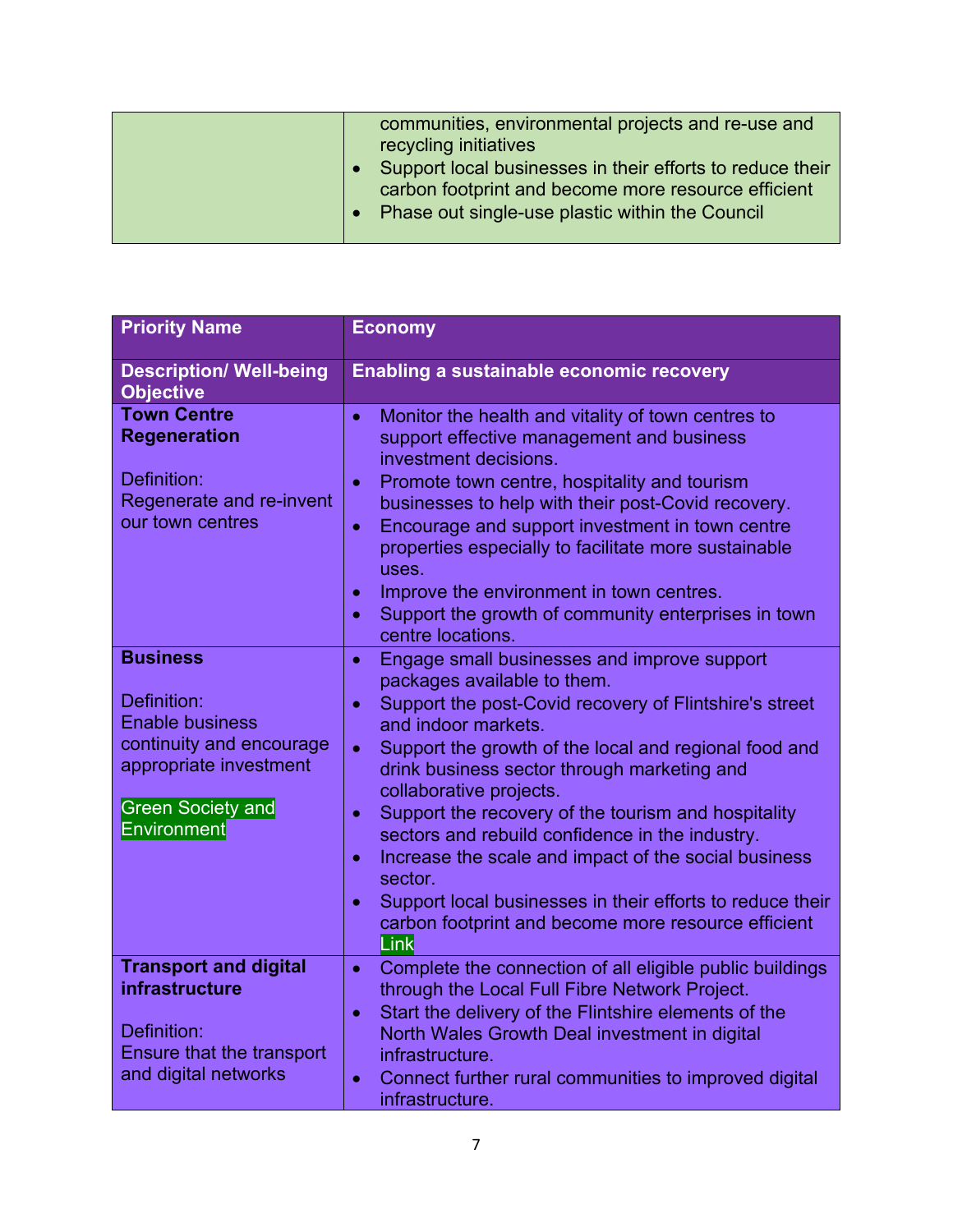| facilitate and support<br>recovery and growth<br><b>Green Society and</b><br>Environment                                                                                     | Develop and deliver transport infrastructure<br>$\bullet$<br>improvements as part of North Wales Metro<br>programme and the Council's Integrated Transport<br>Strategy.<br>Ensure Flintshire strategic transport priorities are well-<br>$\bullet$<br>represented in the Regional Transport Plan from the<br>forthcoming Corporate Joint Committee development.<br>Link                                                                                                                                                                 |
|------------------------------------------------------------------------------------------------------------------------------------------------------------------------------|-----------------------------------------------------------------------------------------------------------------------------------------------------------------------------------------------------------------------------------------------------------------------------------------------------------------------------------------------------------------------------------------------------------------------------------------------------------------------------------------------------------------------------------------|
| <b>LDP Targets</b><br>Definition:<br><b>Achieve LDP policy</b><br>objectives for growth,<br>protection and<br>enhancement                                                    | Ensure timely adoption of the LDP once Inspector's<br>$\bullet$<br><b>Report received</b><br>Monitor overall Plan performance via the Annual<br>$\bullet$<br>Monitoring Report (AMR) and submit to Welsh<br>Government<br>Maintain and update the LDP housing Trajectory in<br>$\bullet$<br>line with planning decisions made<br>Make decisions at Planning Committee in line with the<br>$\bullet$<br>adopted LDP<br>Reference the LDP growth strategy in early work on a<br>$\bullet$<br>North Wales Strategic Development Plan (SDP) |
| <b>Spending money for the</b><br>benefit of Flintshire<br>Definition:<br>Grow our local economic<br>vitality through social<br>value commitments and<br>procurement strategy | Encourage and support commissioners and suppliers<br>$\bullet$<br>to generate additional well being outcomes.<br>Increase the ability and confidence of local businesses<br>$\bullet$<br>to supply the public sector.<br>Collate and celebrate the achievement of strategic well<br>$\bullet$<br>being outcomes.                                                                                                                                                                                                                        |
| <b>Reducing worklessness</b><br>Definition:<br>Work with our partners to<br>support individuals to<br>gain employment<br><b>Poverty</b>                                      | Co-ordinate a multi-agency approach to support<br>$\bullet$<br>businesses to recruit staff from disadvantaged groups<br>Link<br>Deliver mentoring and wider support programmes to<br>$\bullet$<br>assist disadvantaged people to re-engage with the<br>labour market. Link                                                                                                                                                                                                                                                              |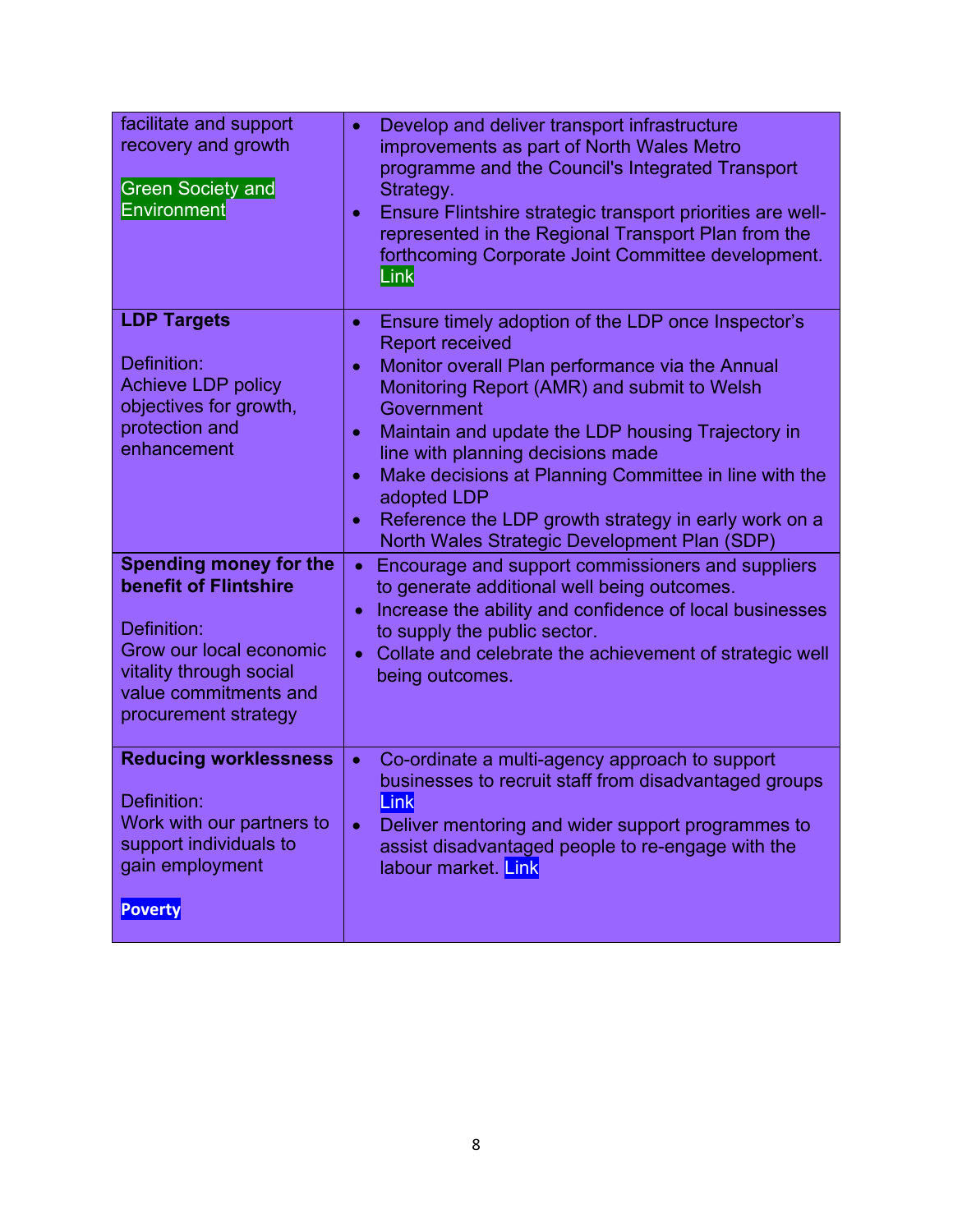| <b>Priority Name</b>                                                                                                                                                                          | <b>Personal and Community Well-being</b>                                                                                                                                                                                                                                                                                                                                                                                                                                                                                                                                 |
|-----------------------------------------------------------------------------------------------------------------------------------------------------------------------------------------------|--------------------------------------------------------------------------------------------------------------------------------------------------------------------------------------------------------------------------------------------------------------------------------------------------------------------------------------------------------------------------------------------------------------------------------------------------------------------------------------------------------------------------------------------------------------------------|
| <b>Description/ Well-being</b><br><b>Objective</b>                                                                                                                                            | Supporting people in need to live as well as they can                                                                                                                                                                                                                                                                                                                                                                                                                                                                                                                    |
| <b>Independent Living</b><br>Definition:<br>People will be supported<br>to live as independently<br>as possible through the<br>right type of support,<br>when they need it.                   | Provide an additional 32 placements at Marleyfield<br>$\bullet$<br>House Care Home to support older people, with a<br>focus on independence.<br>Develop and extend our approach to Micro Care so<br>$\bullet$<br>there are more Providers supporting more people in<br>their own homes<br>Increase the number of people who are able to make<br>$\bullet$<br>their own care arrangements through a Direct<br><b>Payment</b><br>Ensure services for families with children aged 0-7 are<br>$\bullet$<br>better integrated through the 'Early Years Pathfinder'<br>project |
| <b>Safeguarding</b><br>Definition:<br>Implement and promote<br>the new safeguarding<br>procedures so our<br>employees understand<br>how they can help<br>safeguard people in the<br>community | Develop and relaunch our corporate e-learning<br>$\bullet$<br>package to reflect the new safeguarding procedures.<br>This will include extending access to the safeguarding<br>e-learning module to key partners<br>Promote the 'duty to report' so our employees<br>$\bullet$<br>understand their responsibility to report safeguarding<br>concerns<br>Implement an 'active offer' of advocacy support for<br>people involved in the safeguarding process                                                                                                               |
| <b>Direct Provision to</b><br>support people closer<br>to home<br>Definition:<br>The services we provide<br>so people can access the<br>support they need in their<br>local community         | Set up a registered Children's Home to help avoid the<br>$\bullet$<br>need for residential placements outside Flintshire<br>Grow our in-house homecare service to support more<br>$\bullet$<br>people to live at home<br>Grow our in house fostering service to support more<br>$\bullet$<br>looked after children<br>Extend Croes Atti Care Home for older people, with a<br>$\bullet$<br>focus on dementia care.<br>Develop the services we offer to provide respite for<br>$\bullet$<br>families with disabled children                                               |
| <b>Local Dementia</b><br><b>Strategy</b><br>Definition:<br>Continuing to improve the<br>lives of people living with<br>dementia in Flintshire                                                 | Work with registered Care homes providers and<br>$\bullet$<br>health partners to develop more long term nursing<br>care placements for people who have dementia.<br>Develop a Flintshire Dementia strategy that sets a<br>$\bullet$<br>shared vision, and action, for the next phase of<br>developing good dementia support for individuals,<br>families, carers and communities                                                                                                                                                                                         |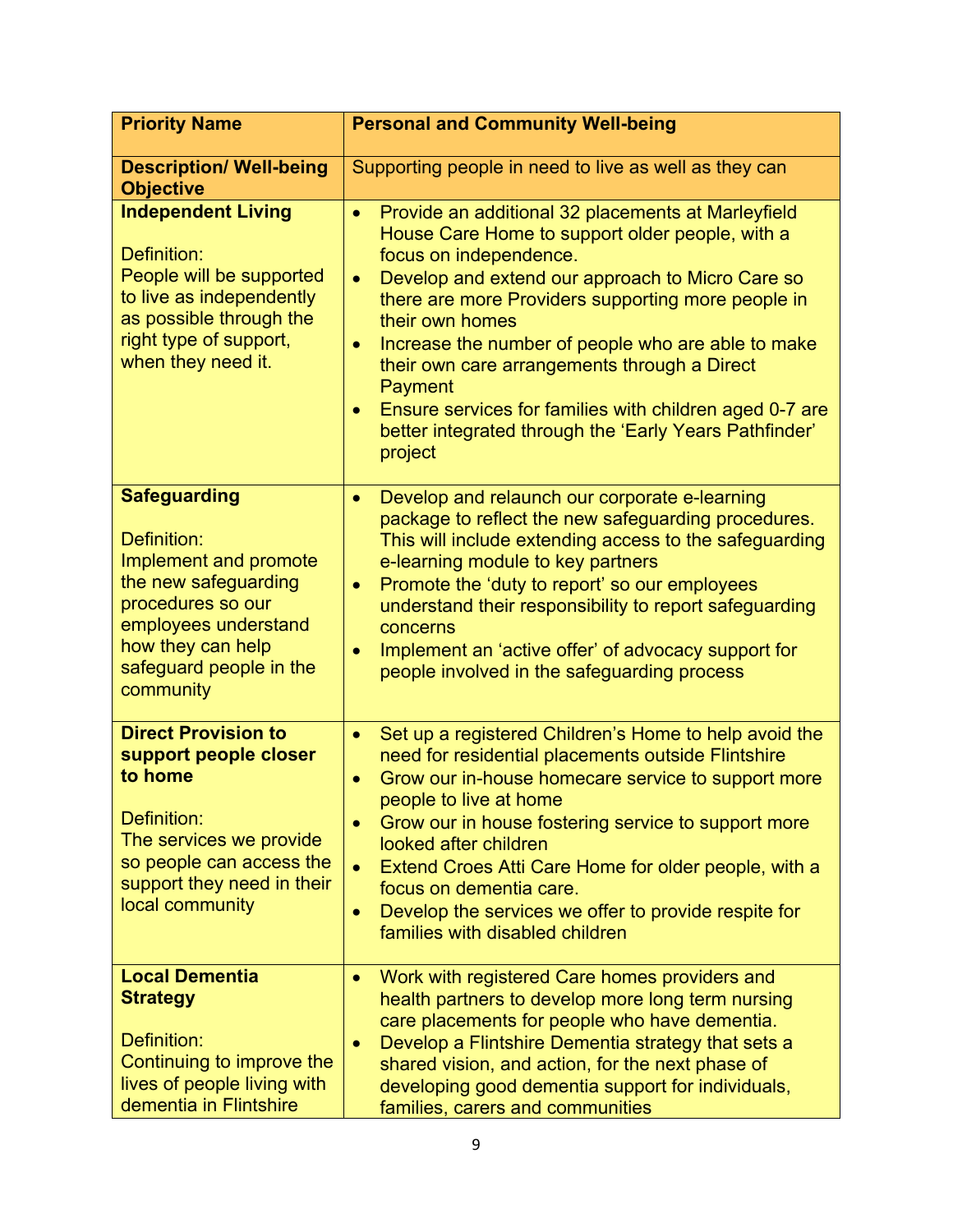| A well-connected, safe<br>and clean local<br>environment.<br>Definition:<br><b>Resilient communities</b><br>where people feel<br>connected and safe | Protect residents and our environment from pollution<br>$\bullet$<br>and other public health and safety hazards by<br>achieving the Streetscene Standard<br>Keep our local communities clean and safe through<br>engagement, education and environmental<br>enforcement<br>Work with local communities to inform a long term<br>$\bullet$<br>vision and delivery plan for using the Flexible Funding<br>Grant programme to achieve positive outcomes for<br>people |
|-----------------------------------------------------------------------------------------------------------------------------------------------------|--------------------------------------------------------------------------------------------------------------------------------------------------------------------------------------------------------------------------------------------------------------------------------------------------------------------------------------------------------------------------------------------------------------------------------------------------------------------|
|                                                                                                                                                     |                                                                                                                                                                                                                                                                                                                                                                                                                                                                    |

| <b>Priority Name</b>                                                                                                                                                                                   | <b>Education and Skills</b>                                                                                                                                                                                                                                                                                                                                                                                                                                                                                           |
|--------------------------------------------------------------------------------------------------------------------------------------------------------------------------------------------------------|-----------------------------------------------------------------------------------------------------------------------------------------------------------------------------------------------------------------------------------------------------------------------------------------------------------------------------------------------------------------------------------------------------------------------------------------------------------------------------------------------------------------------|
| <b>Description/ Well-being</b><br><b>Objective</b>                                                                                                                                                     | <b>Enabling and Supporting Learning Communities</b>                                                                                                                                                                                                                                                                                                                                                                                                                                                                   |
| <b>Educational</b><br><b>Engagement and</b><br><b>Achievement</b><br>Definition:<br>Providing diverse<br>learning opportunities to<br>support educational<br>achievement in schools<br>and communities | Maintain support for the rollout of the revised<br>$\bullet$<br>curriculum for pupils from 3-16 which better<br>prepares them for their future lives and<br>employment<br>Continue to support the raising of standards at all<br>$\bullet$<br>key stages to enable onward learner progression<br>Continue to improve attendance and reduce<br>exclusions to maximise educational achievement<br>Continue to broaden the offer of alternative<br>$\bullet$<br>education opportunities to support learner<br>engagement |
| <b>Digital Learning</b><br><b>Opportunities</b><br>Definition:<br>Supporting education<br>engagement and<br>achievement through<br>proactive use of<br>accessible digital media                        | Support schools and wider education services to<br>increase their digital offer for children and young<br>people.<br>Develop a new delivery plan for Integrated Youth<br>Services with a greater focus on digital<br>engagement to increase participation<br>Increase the range of digital material hosted on the<br>$\bullet$<br>North East Wales Archive website and other digital<br>services to encourage greater participation with the<br>service                                                               |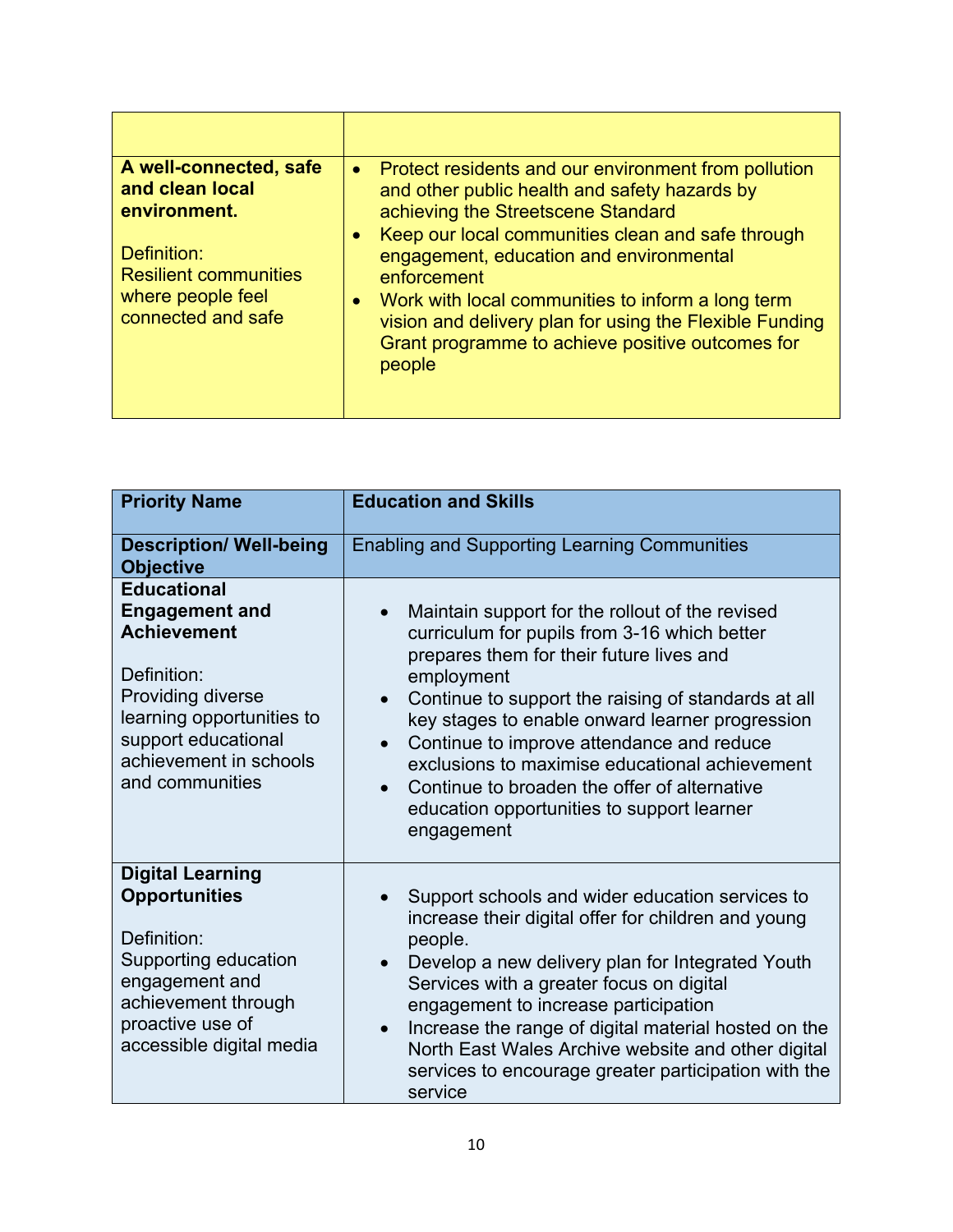|                                                                                                                                                                                                                            | Continue to support learners who are 'digitally<br>$\bullet$<br>disadvantaged' to access IT devices to promote<br>equity and engagement<br>Delivery of 'Learn My Way Free' IT courses in all<br>$\bullet$<br><b>Libraries from April 2021</b><br>From January 2021 provide in partnership with<br>$\bullet$<br>Adult Community Learning informal community<br>training for groups of 6 people in Flint Library to<br>access Zoom and other online learning platforms<br>Arts Council Funded partnership with Gladstone<br>$\bullet$<br>Library and visual artist to provide digital art<br>workshops based on collections at Gladstone<br>Library                                                                                                                                                                                                                                                                                                                                |
|----------------------------------------------------------------------------------------------------------------------------------------------------------------------------------------------------------------------------|----------------------------------------------------------------------------------------------------------------------------------------------------------------------------------------------------------------------------------------------------------------------------------------------------------------------------------------------------------------------------------------------------------------------------------------------------------------------------------------------------------------------------------------------------------------------------------------------------------------------------------------------------------------------------------------------------------------------------------------------------------------------------------------------------------------------------------------------------------------------------------------------------------------------------------------------------------------------------------|
| <b>Learning Environments</b><br>Definition:<br>Creating aspirational and<br>flexible learning<br>environments                                                                                                              | Provide high quality learning environments through<br>$\bullet$<br>the Council's capital investment programme and<br>WG grant funding streams<br>Progress the North East Wales Archive funding bid<br>$\bullet$<br>through the Stage 1 Heritage Horizons Award of<br>the National Heritage Lottery Fund<br>Increase usage of community spaces in re-<br>$\bullet$<br>developed Flint Library and Wellbeing Hub by 15%                                                                                                                                                                                                                                                                                                                                                                                                                                                                                                                                                            |
| <b>Learning Community</b><br><b>Networks</b><br>Definition:<br>Supporting our learning<br>communities to engage<br>and achieve through<br>extensive partnership<br>working unpinned by<br>common safeguarding<br>practices | Complete the contractual arrangements for the<br>$\bullet$<br>North East Wales Archive between Flintshire CC<br>and Denbighshire CC to provide a sustainable and<br>resilient service<br>Establish a sub-regional partnership for the<br>delivery of Adult Community Learning with<br>Wrexham CBC to maximise opportunities for<br>participants and providers<br>Develop a Delivery Plan for Adult Community<br>$\bullet$<br>Learning with new partners to increase<br>engagement and improve skills within local<br>communities<br>Work with Adult Community Learning and<br>$\bullet$<br>Flintshire Learning Recovery & Wellbeing Network<br>Partners to share best practice and maximise<br>opportunities for learning within the community.<br>Opportunities to be available in all Aura libraries<br>from Summer 2021.<br>Work in partnership with Open University Wales to<br>support and signpost library users to OpenLearn<br>courses and subsequent learning pathways. |